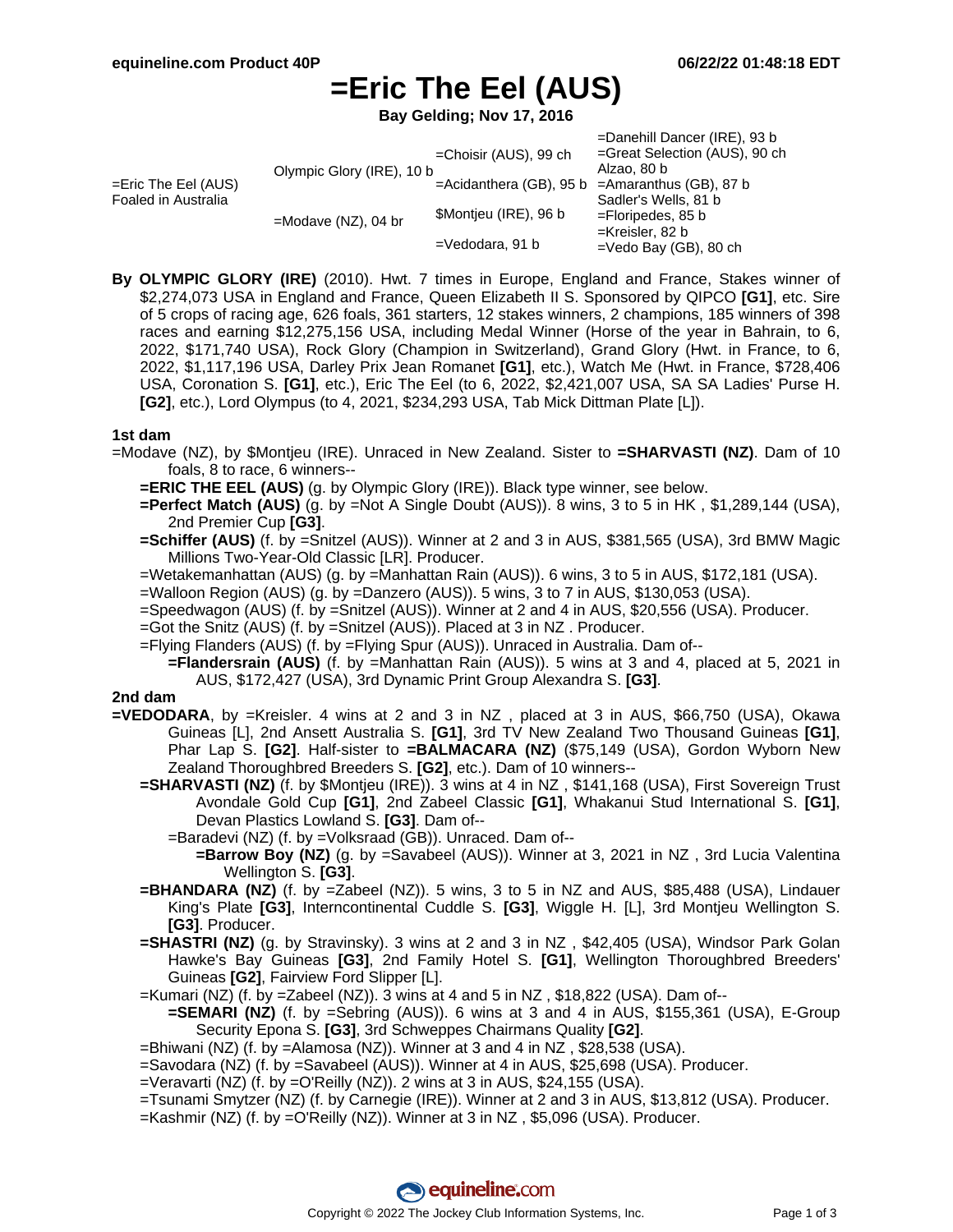## **=Eric The Eel (AUS)**

**Bay Gelding; Nov 17, 2016**

=Taj Mahal (NZ) (g. by =Grosvenor (NZ)). Winner at 3 in NZ .

=Modave (NZ) (f. by \$Montjeu (IRE)). See above.

**3rd dam**

=Vedo Bay (GB), by =Orange Bay (GB). 3 wins at 3 in NZ . Dam of 4 winners--

- **=BALMACARA (NZ)** (f. by =Bassenthwaite (GB)). 8 wins, 2 to 6 in AUS and NZ , \$75,149 (USA), Gordon Wyborn New Zealand Thoroughbred Breeders S. **[G2]**, Booth Insurance S. [L], Evergreen S. [L], 2nd NRM Favouritte Easter H. **[G1]**, Gordon Wyborn New Zealand Thoroughbred Breeders' S. **[G2]**, Dulcie S. **[G2]**, Newbury Park Lowland S. **[G3]**, Karaka Bloodstock Mile [L], etc. Dam of--
	- =Monarch (NZ) (f. by =Volksraad (GB)). Winner at 3 and 5 in NZ , \$38,248 (USA). Dam of--
		- **=SANTA MONICA (NZ)** (f. by Per Incanto). 5 wins at 4 and 5 in NZ , \$169,863 (USA), Sistema Railway **[G1]**, 2nd Hallmark Stud H. [L], Haunui Farm Counties Bowl [L], 3rd Waikato Stud Plate **[G3]**.
	- =Admit Anywhere (AUS) (f. by =Zabeel (NZ)). Unraced in Australia. Dam of--
		- **=Best Friend (AUS)** (g. by \$Scenic (IRE)). 5 wins at 5 and 6 in HK , \$597,881 (USA), 2nd Jebsen Centenary Vase [L].
		- **=Lodge The Deeds (AUS)** (g. by Grand Lodge). 7 wins at 4 and 7 in AUS, \$345,550 (USA), 2nd The Metropolitan **[G1]**, Toohey's New Newcastle Gold Cup **[G3]**, Central Coast Clubs Wyong Gold Cup [L].
		- **=Molotov (AUS)** (g. by Grand Lodge). 8 wins, 3 to 9 in AUS, \$339,787 (USA), 2nd David Jones Cup **[G3]**, The Daily Telegraph Neville Sellwood S. [L], Daily Telegraph Neville Sellwood S. [L], 3rd Underwood S. **[G1]**, Blamey S. **[G2]**, etc.

**=VEDODARA** (f. by =Kreisler). Black type winner, see above.

- =Kuda Kasih (NZ) (f. by =Bassenthwaite (GB)). 3 wins at 3 in NZ . Producer.
- =Suigeneris (c. by Nuage d'Or). 3 wins at 4 and 5 in NZ .
- =Sahara Shaams (g. by Desert Sun (GB)). Placed at 2 and 4 in AUS.
- =Melrose (NZ) (f. by Sun and Shine (GB)). Unraced in New Zealand. Dam of--
	- =Heather (NZ) (f. by =Centaine (AUS)). 3 wins at 3 and 4 in AUS, placed in 1 start at 2 in NZ , \$16,705 (USA). Dam of--
		- **=LINTON (AUS)** (g. by \$Galileo (IRE)). 7 wins, 3 to 6 in AUS, placed at 8 and 9 in ENG, \$2,033,183 (USA), AAMI Stradbroke H. **[G1]**, Top Cut Alister Clark S. **[G2]**, Sportingbet Herbert Power Winning Edge Present S. **[G2]**, R. A. Lee S. **[G3]** twice, Holdfast Insurance City of Adelaide H. [L], etc.
		- =Dancing Heather (AUS) (f. by =Danzero (AUS)). Unraced in Australia. Dam of--
			- **=HEATHERLY (AUS)** (f. by Lonhro (AUS)). 6 wins, 2 to 4 in AUS, \$489,175 (USA), Schweppes Rubiton S. **[G2]**, 1print Carlyon S. [L], ATA Bob Hoysted H. [L], 2nd Charter Keck Cramer Moir S. **[G1]**, Mittys Ian McEwen S. **[G2]**, etc.
	- =Strawberry Rose (AUS) (f. by =Snippets (AUS)). Winner at 4 in AUS, \$5,674 (USA). Dam of--
		- =Jessica Rose (AUS) (f. by Keep The Faith (AUS)). Winner at 2 and 3 in AUS, \$158,518 (USA). Dam of--
			- **=BRING ME SPEED (AUS)** (g. by =Sebring (AUS)). 3 wins at 4 and 5 in MAC, \$163,625 (USA), David Group Rising Star Cup [L], Macau Guineas [L], Lisboa Challenge [L], 2nd Winter Trophy [L], 3rd Chairman's Challenge Cup [L], etc.

#### **4th dam**

=Clouded Lamp (GB), by =Nimbus (GB). 4 wins at 2 and 3 in ENG. Dam of 7 winners, including--

- =Canton Silk (GB) (f. by =Runnymede (GB)). 4 wins at 2 and 3 in ENG, \$11,219 (USA).
	- **=BROCADE (GB)** (f. by Habitat). 5 wins at 3 and 4 in FR and ENG, \$106,464 (USA), Prix de la Foret **[G1]**, Bisquit Cognac Challenge S.**-G3**, Oak Tree S. [L], 2nd Prix Quincey**-G3**, 4th Cork and Orrery S. **[G3]**, etc.
	- **=ROYAL PINNACLE** (c. by =High Top (IRE)). 5 wins, 2 to 6 in FR and ENG, \$83,583 (USA), Woodcote S., 2nd Ladbroke Blue Riband Trial S.**-G3**, Prix de Compiegne, Prix de la Municipalite de Deauville, 3rd July S.**-G3**, etc. Sire.
	- **Cause Celebre (IRE)** (c. by Habitat). Winner at 2 and 4 in ENG and NA , placed at 2 in GER, \$50,282 (USA), 2nd Moet Chandon-Zukunfts Rennen**-G2**, Seaton Delaval S.**-G3**, Somerville Tattersalls S.
	- **=Canton Lightning (IRE)** (f. by =Rheingold (GB)). Winner at 3 in ENG, \$21,683 (USA), 3rd Galtres S.